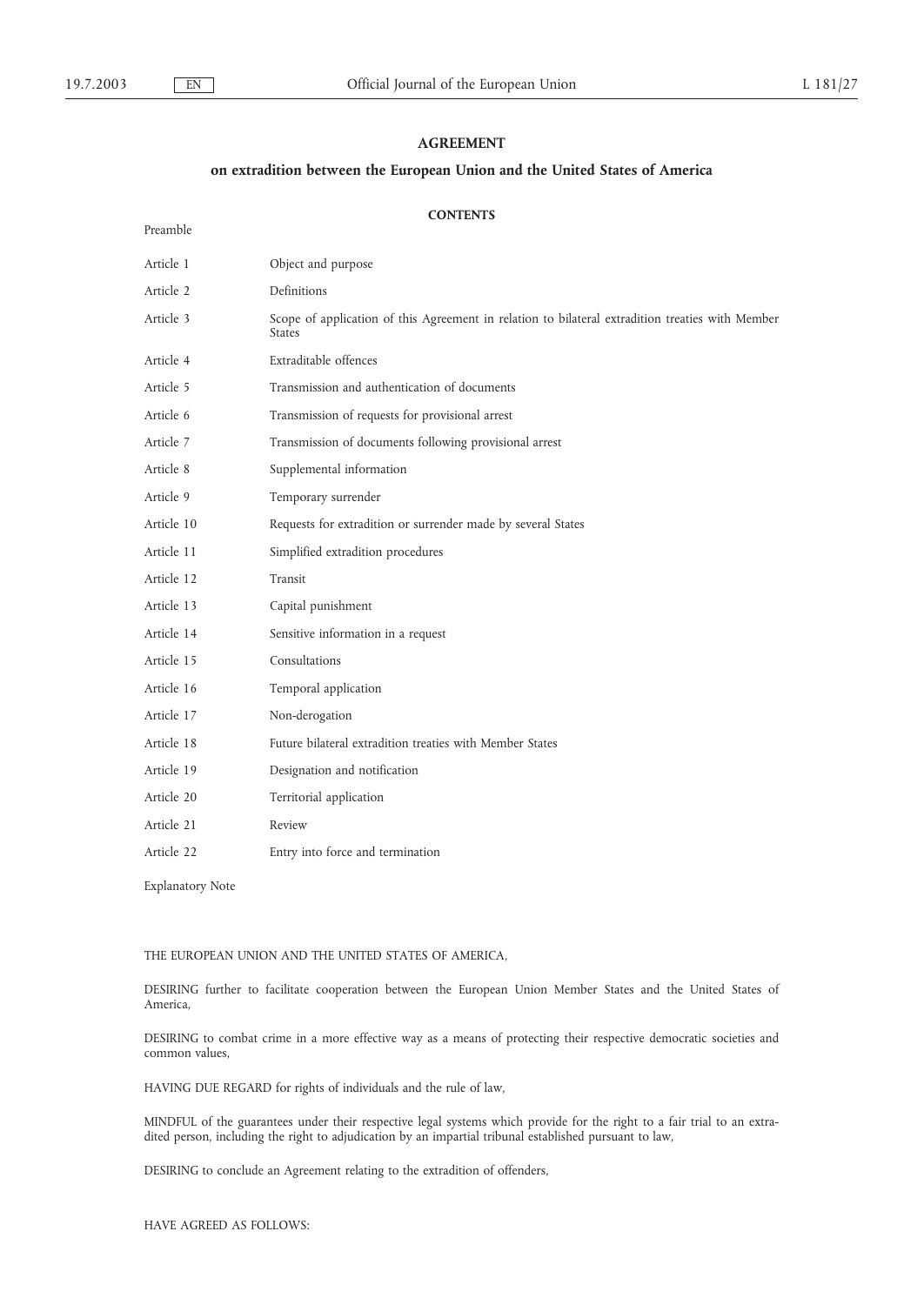## **Object and Purpose**

The Contracting Parties undertake, in accordance with the provisions of this Agreement, to provide for enhancements to cooperation in the context of applicable extradition relations between the Member States and the United States of America governing extradition of offenders.

### *Article 2*

### **Definitions**

- 1. 'Contracting Parties' shall mean the European Union and the United States of America.
- 2. 'Member State' shall mean a Member State of the European Union.
- 3. 'Ministry of Justice' shall, for the United States of America, mean the United States Department of Justice; and for a Member State, its Ministry of Justice, except that with respect to a Member State in which functions described in Articles 3, 5, 6, 8 or 12 are carried out by its Prosecutor General, that body may be designated to carry out such function in lieu of the Ministry of Justice in accordance with Article 19, unless the United States and the Member State concerned agree to designate another body.

## *Article 3*

## **Scope of application of this Agreement in relation to bilateral extradition treaties with Member States**

The European Union, pursuant to the Treaty on European Union, and the United States of America shall ensure that the provisions of this Agreement are applied in relation to bilateral extradition treaties between the Member States and the United States of America, in force at the time of the entry into force of this Agreement, under the following terms:

- (a) Article 4 shall be applied in place of bilateral treaty provisions that authorise extradition exclusively with respect to a list of specified criminal offences;
- (b) Article 5 shall be applied in place of bilateral treaty provisions governing transmission, certification, authentication or legalisation of an extradition request and supporting documents transmitted by the requesting State;
- (c) Article 6 shall be applied in the absence of bilateral treaty provisions authorising direct transmission of provisional arrest requests between the United States Department of Justice and the Ministry of Justice of the Member State concerned;
- (d) Article 7 shall be applied in addition to bilateral treaty provisions governing transmission of extradition requests;
- (e) Article 8 shall be applied in the absence of bilateral treaty provisions governing the submission of supplementary information; where bilateral treaty provisions do not specify the channel to be used, paragraph 2 of that Article shall also be applied;
- (f) Article 9 shall be applied in the absence of bilateral treaty provisions authorising temporary surrender of persons being proceeded against or serving a sentence in the requested State;
- (g) Article 10 shall be applied, except as otherwise specified therein, in place of, or in the absence of, bilateral treaty provisions pertaining to decision on several requests for extradition of the same person;
- (h) Article 11 shall be applied in the absence of bilateral treaty provisions authorising waiver of extradition or simplified extradition procedures;
- (i) Article 12 shall be applied in the absence of bilateral treaty provisions governing transit; where bilateral treaty provisions do not specify the procedure governing unscheduled landing of aircraft, paragraph 3 of that Article shall also be applied;
- (j) Article 13 may be applied by the requested State in place of, or in the absence of, bilateral treaty provisions governing capital punishment;
- (k) Article 14 shall be applied in the absence of bilateral treaty provisions governing treatment of sensitive information in a request.
- 2. (a) The European Union, pursuant to the Treaty on European Union, shall ensure that each Member State acknowledges, in a written instrument between such Member State and the United States of America, the application, in the manner set forth in this Article, of its bilateral extradition treaty in force with the United States of America.
	- (b) The European Union, pursuant to the Treaty on European Union, shall ensure that new Member States acceding to the European Union after the entry into force of this Agreement and having bilateral extradition treaties with the United States of America, take the measures referred to in subparagraph (a).
	- (c) The Contracting Parties shall endeavour to complete the process described in subparagraph (b) prior to the scheduled accession of a new Member State, or as soon as possible thereafter. The European Union shall notify the United States of America of the date of accession of new Member States.

3. If the process described in paragraph 2(b) is not completed by the date of accession, the provisions of this Agreement shall apply in the relations between that new Member State and the United States of America as from the date on which they have notified each other and the European Union of the completion of their internal procedures for that purpose.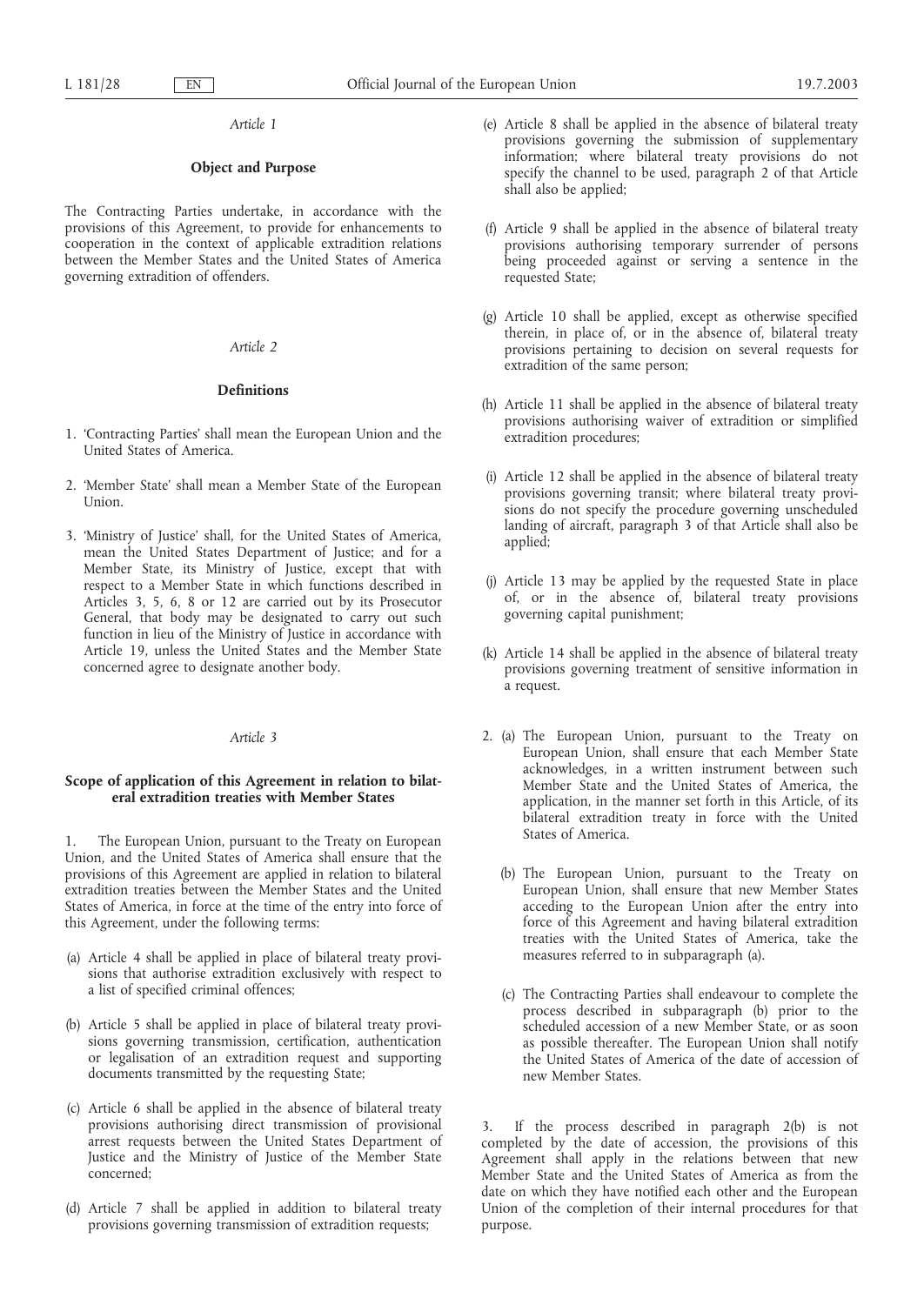# **Extraditable offences**

1. An offence shall be an extraditable offence if it is punishable under the laws of the requesting and requested States by deprivation of liberty for a maximum period of more than one year or by a more severe penalty. An offence shall also be an extraditable offence if it consists of an attempt or conspiracy to commit, or participation in the commission of, an extraditable offence. Where the request is for enforcement of the sentence of a person convicted of an extraditable offence, the deprivation of liberty remaining to be served must be at least four months.

2. If extradition is granted for an extraditable offence, it shall also be granted for any other offence specified in the request if the latter offence is punishable by one year's deprivation of liberty or less, provided that all other requirements for extradition are met.

3. For the purposes of this Article, an offence shall be considered an extraditable offence:

- (a) regardless of whether the laws in the requesting and requested States place the offence within the same category of offences or describe the offence by the same terminology;
- (b) regardless of whether the offence is one for which United States federal law requires the showing of such matters as interstate transportation, or use of the mails or of other facilities affecting interstate or foreign commerce, such matters being merely for the purpose of establishing jurisdiction in a United States federal court; and
- (c) in criminal cases relating to taxes, customs duties, currency control and the import or export of commodities, regardless of whether the laws of the requesting and requested States provide for the same kinds of taxes, customs duties, or controls on currency or on the import or export of the same kinds of commodities.

4. If the offence has been committed outside the territory of the requesting State, extradition shall be granted, subject to the other applicable requirements for extradition, if the laws of the requested State provide for the punishment of an offence committed outside its territory in similar circumstances. If the laws of the requested State do not provide for the punishment of an offence committed outside its territory in similar circumstances, the executive authority of the requested State, at its discretion, may grant extradition provided that all other applicable requirements for extradition are met.

#### *Article 5*

### **Transmission and authentication of documents**

1. Requests for extradition and supporting documents shall be transmitted through the diplomatic channel, which shall include transmission as provided for in Article 7.

2. Documents that bear the certificate or seal of the Ministry of Justice, or Ministry or Department responsible for foreign affairs, of the requesting State shall be admissible in extradition proceedings in the requested State without further certification, authentication, or other legalisation.

### *Article 6*

### **Transmission of requests for provisional arrest**

Requests for provisional arrest may be made directly between the Ministries of Justice of the requesting and requested States, as an alternative to the diplomatic channel. The facilities of the International Criminal Police Organisation (Interpol) may also be used to transmit such a request.

#### *Article 7*

### **Transmission of documents following provisional arrest**

If the person whose extradition is sought is held under provisional arrest by the requested State, the requesting State may satisfy its obligation to transmit its request for extradition and supporting documents through the diplomatic channel pursuant to Article 5(1), by submitting the request and documents to the Embassy of the requested State located in the requesting State. In that case, the date of receipt of such request by the Embassy shall be considered to be the date of receipt by the requested State for purposes of applying the time limit that must be met under the applicable extradition treaty to enable the person's continued detention.

2. Where a Member State on the date of signature of this Agreement, due to the established jurisprudence of its domestic legal system applicable at such date, cannot apply the measures referred to in paragraph 1, this Article shall not apply to it, until such time as that Member State and the United States of America, by exchange of diplomatic note, agree otherwise.

#### *Article 8*

### **Supplemental information**

1. The requested State may require the requesting State to furnish additional information within such reasonable length of time as it specifies, if it considers that the information furnished in support of the request for extradition is not sufficient to fulfil the requirements of the applicable extradition treaty.

2. Such supplementary information may be requested and furnished directly between the Ministries of Justice of the States concerned.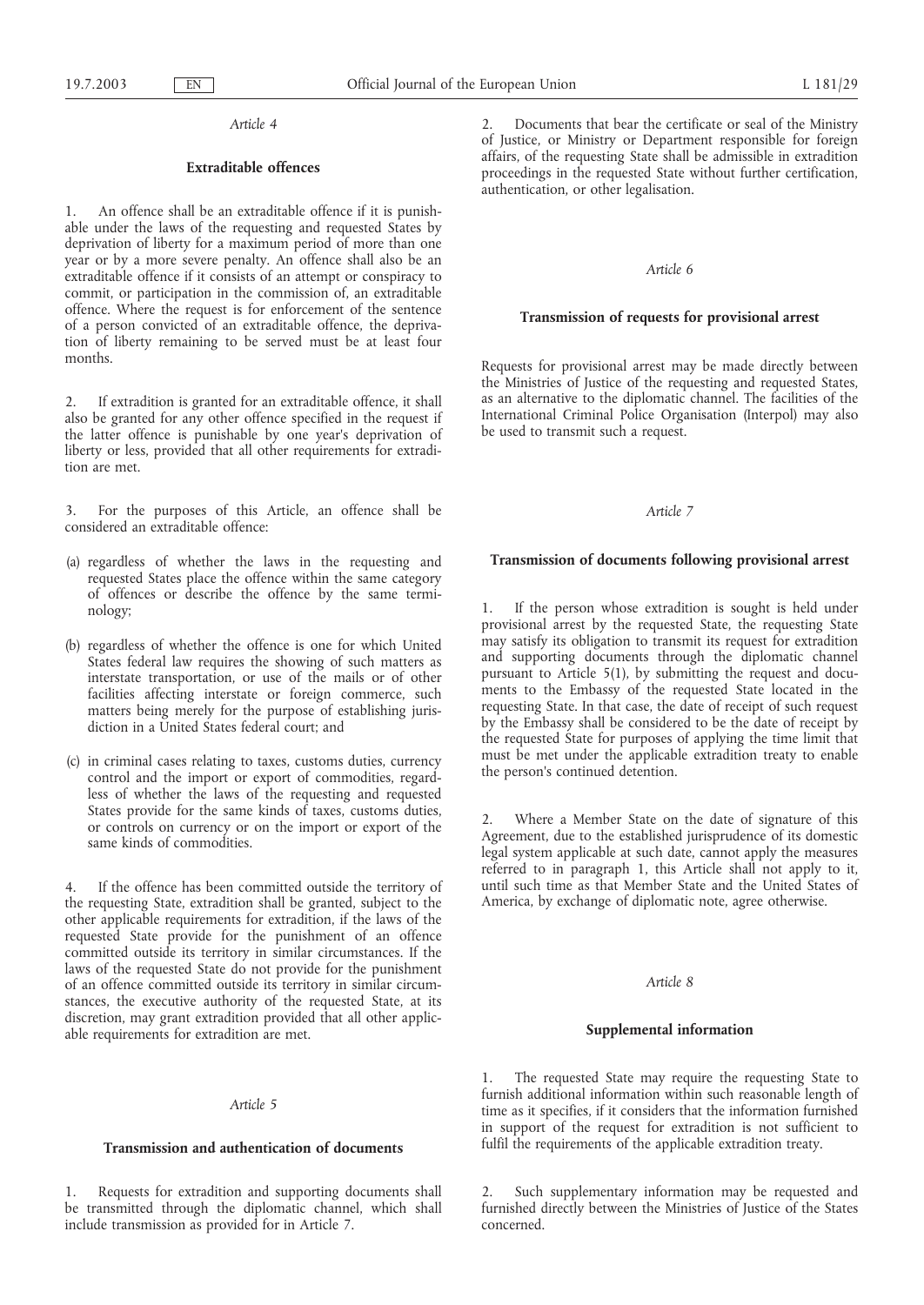# **Temporary surrender**

If a request for extradition is granted in the case of a person who is being proceeded against or is serving a sentence in the requested State, the requested State may temporarily surrender the person sought to the requesting State for the purpose of prosecution.

2. The person so surrendered shall be kept in custody in the requesting State and shall be returned to the requested State at the conclusion of the proceedings against that person, in accordance with the conditions to be determined by mutual agreement of the requesting and requested States. The time spent in custody in the territory of the requesting State pending prosecution in that State may be deducted from the time remaining to be served in the requested State.

### *Article 10*

## **Requests for extradition or surrender made by several States**

1. If the requested State receives requests from the requesting State and from any other State or States for the extradition of the same person, either for the same offence or for different offences, the executive authority of the requested State shall determine to which State, if any, it will surrender the person.

2. If a requested Member State receives an extradition request from the United States of America and a request for surrender pursuant to the European arrest warrant for the same person, either for the same offence or for different offences, the competent authority of the requested Member State shall determine to which State, if any, it will surrender the person. For this purpose, the competent authority shall be the requested Member State's executive authority if, under the bilateral extradition treaty in force between the United States and the Member State, decisions on competing requests are made by that authority; if not so provided in the bilateral extradition treaty, the competent authority shall be designated by the Member State concerned pursuant to Article 19.

3. In making its decision under paragraphs 1 and 2, the requested State shall consider all of the relevant factors, including, but not limited to, factors already set forth in the applicable extradition treaty, and, where not already so set forth, the following:

- (a) whether the requests were made pursuant to a treaty;
- (b) the places where each of the offences was committed;
- (c) the respective interests of the requesting States;
- (d) the seriousness of the offences;
- (e) the nationality of the victim;
- (f) the possibility of any subsequent extradition between the requesting States; and
- (g) the chronological order in which the requests were received from the requesting States.

*Article 11*

## **Simplified extradition procedures**

If the person sought consents to be surrendered to the requesting State, the requested State may, in accordance with the principles and procedures provided for under its legal system, surrender the person as expeditiously as possible without further proceedings. The consent of the person sought may include agreement to waiver of protection of the rule of specialty.

### *Article 12*

## **Transit**

1. A Member State may authorise transportation through its territory of a person surrendered to the United States of America by a third State, or by the United States of America to a third State. The United States of America may authorise transportation through its territory of a person surrendered to a Member State by a third State, or by a Member State to a third State.

2. A request for transit shall be made through the diplomatic channel or directly between the United States Department of Justice and the Ministry of Justice of the Member State concerned. The facilities of Interpol may also be used to transmit such a request. The request shall contain a description of the person being transported and a brief statement of the facts of the case. A person in transit shall be detained in custody during the period of transit.

3. Authorisation is not required when air transportation is used and no landing is scheduled on the territory of the transit State. If an unscheduled landing does occur, the State in which the unscheduled landing occurs may require a request for transit pursuant to paragraph 2. All measures necessary to prevent the person from absconding shall be taken until transit is effected, as long as the request for transit is received within 96 hours of the unscheduled landing.

## *Article 13*

## **Capital punishment**

Where the offence for which extradition is sought is punishable by death under the laws in the requesting State and not punishable by death under the laws in the requested State, the requested State may grant extradition on the condition that the death penalty shall not be imposed on the person sought, or if for procedural reasons such condition cannot be complied with by the requesting State, on condition that the death penalty if imposed shall not be carried out. If the requesting State accepts extradition subject to conditions pursuant to this Article, it shall comply with the conditions. If the requesting State does not accept the conditions, the request for extradition may be denied.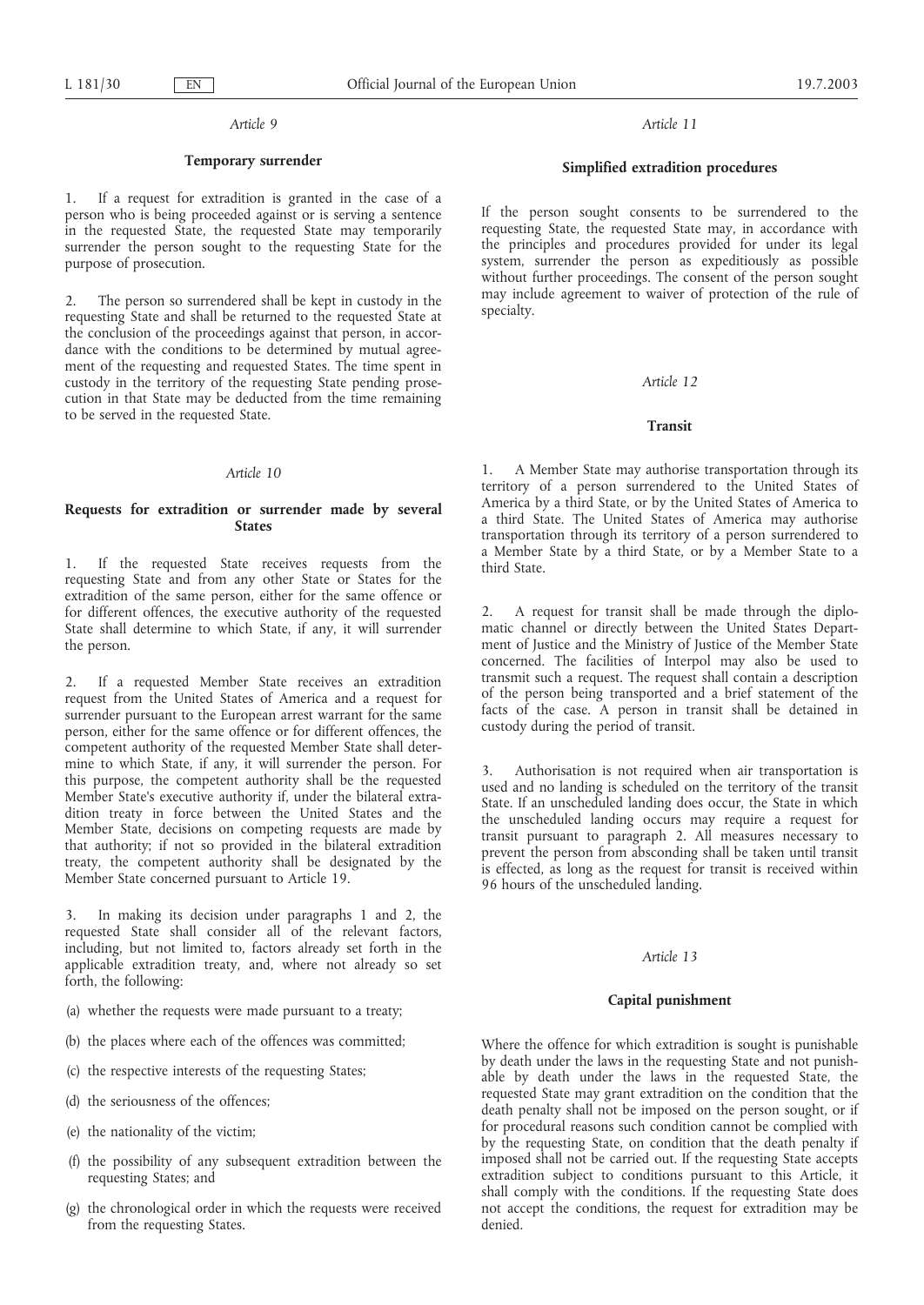# **Sensitive information in a request**

Where the requesting State contemplates the submission of particularly sensitive information in support of its request for extradition, it may consult the requested State to determine the extent to which the information can be protected by the requested State. If the requested State cannot protect the information in the manner sought by the requesting State, the requesting State shall determine whether the information shall nonetheless be submitted.

## *Article 15*

### **Consultations**

The Contracting Parties shall, as appropriate, consult to enable the most effective use to be made of this Agreement, including to facilitate the resolution of any dispute regarding the interpretation or application of this Agreement.

# *Article 16*

### **Temporal application**

1. This Agreement shall apply to offences committed before as well as after it enters into force.

2. This Agreement shall apply to requests for extradition made after its entry into force. Nevertheless, Articles 4 and 9 shall apply to requests pending in a requested State at the time this Agreement enters into force.

### *Article 17*

### **Non-derogation**

1. This Agreement is without prejudice to the invocation by the requested State of grounds for refusal relating to a matter not governed by this Agreement that is available pursuant to a bilateral extradition treaty in force between a Member State and the United States of America.

2. Where the constitutional principles of, or final judicial decisions binding upon, the requested State may pose an impediment to fulfilment of its obligation to extradite, and resolution of the matter is not provided for in this Agreement or the applicable bilateral treaty, consultations shall take place between the requested and requesting States.

#### *Article 18*

### **Future bilateral extradition treaties with Member States**

This Agreement shall not preclude the conclusion, after its entry into force, of bilateral Agreements between a Member State and the United States of America consistent with this Agreement.

### *Article 19*

### **Designation and notification**

The European Union shall notify the United States of America of any designation pursuant to Article 2(3) and Article 10(2), prior to the exchange of written instruments described in Article 3(2) between the Member States and the United States of America.

### *Article 20*

## **Territorial application**

- 1. This Agreement shall apply:
- (a) to the United States of America;
- (b) in relation to the European Union to:
	- Member States,
	- territories for whose external relations a Member State has responsibility, or countries that are not Member States for whom a Member State has other duties with respect to external relations, where agreed upon by exchange of diplomatic note between the Contracting Parties, duly confirmed by the relevant Member State.

2. The application of this Agreement to any territory or country in respect of which extension has been made in accordance with subparagraph (b) of paragraph 1 may be terminated by either Contracting Party giving six months' written notice to the other Contracting Party through the diplomatic channel, where duly confirmed between the relevant Member State and the United States of America.

#### *Article 21*

#### **Review**

The Contracting Parties agree to carry out a common review of this Agreement as necessary, and in any event no later than five years after its entry into force. The review shall address in particular the practical implementation of the Agreement and may also include issues such as the consequences of further development of the European Union relating to the subject matter of this Agreement, including Article 10.

#### *Article 22*

## **Entry into force and termination**

1. This Agreement shall enter into force on the first day following the third month after the date on which the Contracting Parties have exchanged instruments indicating that they have completed their internal procedures for this purpose. These instruments shall also indicate that the steps specified in Article 3(2) have been completed.

2. Either Contracting Party may terminate this Agreement at any time by giving written notice to the other Party, and such termination shall be effective six months after the date of such notice.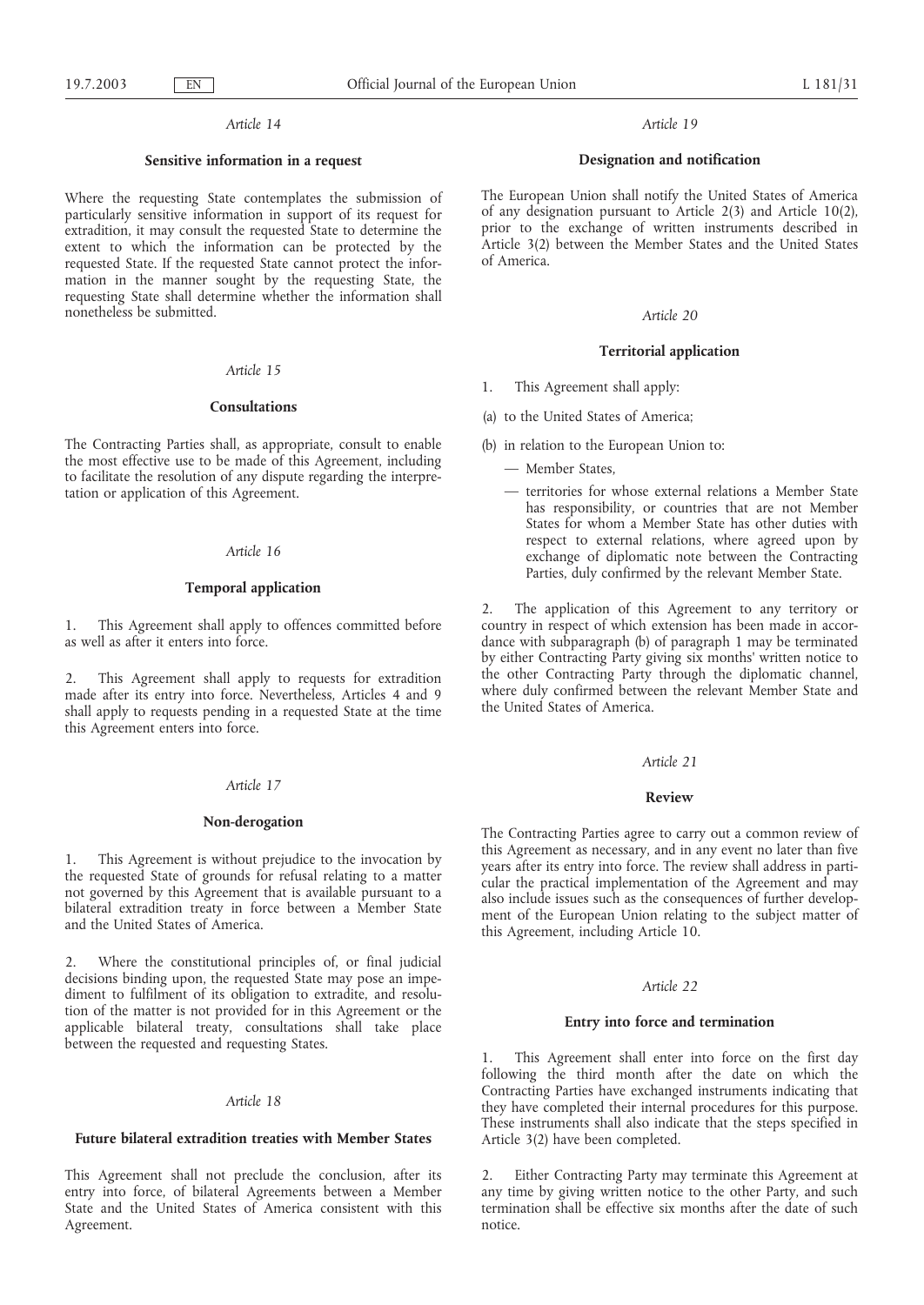In witness whereof the undersigned Plenipotentiaries have signed this Agreement

Done at Washington DC on the twenty-fifth day of June in the year two thousand and three in duplicate in the Danish, Dutch, English, Finnish, French, German, Greek, Italian, Portuguese, Spanish and Swedish languages, each text being equally authentic.

Por la Unión Europea For Den Europæiske Union Für die Europäische Union Για την Ευρωπαϊκή Ένωση For the European Union Pour l'Union européenne Per l'Unione europea Voor de Europese Unie Pela União Europeia Euroopan unionin puolesta På Europeiska unionens vägnar

Por los Estados Unidos de América For Amerikas Forenede Stater Für die Vereinigten Staaten von Amerika Για τις Ηνωµένες Πολιτείες της Αµερικής For the United States of America Pour les États-Unis d'Amérique Per gli Stati Uniti d'America Voor de Verenigde Staten van Amerika Pelos Estados Unidos da América Amerikan yhdysvaltojen puolesta På Amerikas förenta staters vägnar

One